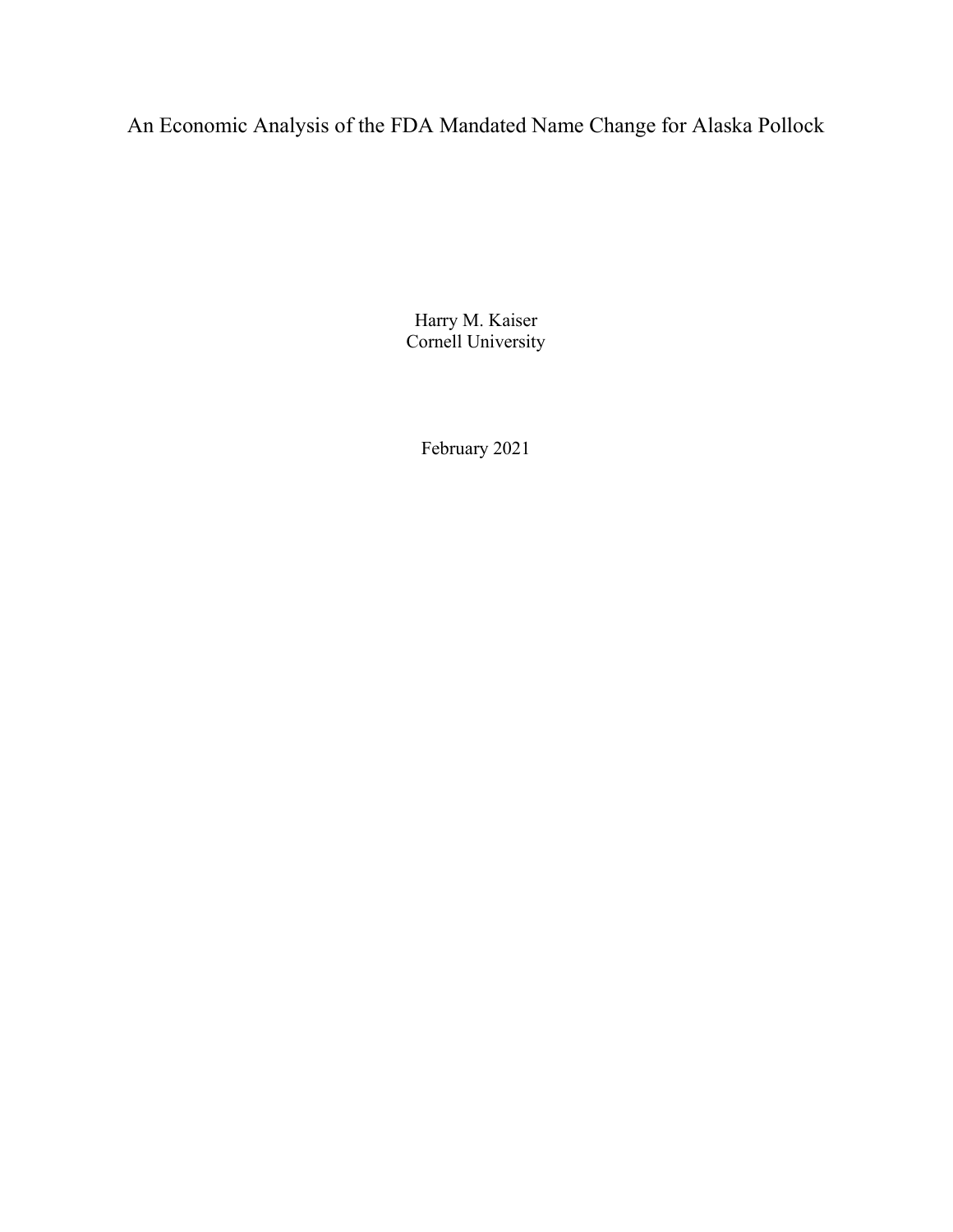## An Economic Analysis of the FDA Mandated Name Change for Alaska Pollock

Harry M. Kaiser Cornell University

In January 2016, the U.S. Food and Drug Administration updated its list of acceptable market names for seafood to allow only pollock caught in Alaskan waters to be marketed as "Alaska Pollock." Previously, Pollock harvested outside Alaskan waters in the U.S. exclusive economic zone were allowed to be labelled as Alaska Pollock even though they were not caught in Alaska water. Under the new name change, these fish can now be labelled only as "Pollock" with no reference to Alaska. This mandated name change by the FDA may have enhanced the demand for Alaska Pollock since companies selling Alaska Pollock and the Genuine Alaska Pollock Producers could now promote their products in the United States without concerns that product not produced from Pollock harvested outside U.S. waters could benefit from their promotions, which is consistent with the impact of other geographic labels such as those used for wines and food products.

The purpose of this study is to determine whether this name changed enhanced the value of Wild Alaska Pollock relative to imported Pollock. Specifically, the research question addressed here is did the name change increase the value of Wild Alaska Pollock relative to imported Pollock? The results presented in this report indicate that the name change had a significant and positive impact on increasing the demand (measured in value terms as the price difference between Alaska Pollock and imported Pollock) for Alaska Pollock.

## Methodology

To measure the impact of the FDA name change on the demand for Alaska Pollock, we focus on the price differential between the U.S. export price for Alaska Pollock fillets ( a reasonable proxy for the U.S. price) and the U.S. import price for Pollock fillets coming from other countries. We want to determine whether this price differential increased due to the name change that occurred in 2016, and, if so, by how much?

To address this research question, an *econometric model* was developed to measure the impact of a variety of demand drivers, including the name change, on this price differential. Econometric models quantify economic relationships using statistical procedures with data. They are widely recognized as best science available for evaluating demand impacts such as the name change. The model can be used to assess how strongly various demand drivers are correlated with demand. The main benefit of these models is they enable simultaneous accounting of the impacts of other demand drivers impacting Wild Alaska Pollock demand. In this case, we collected data on the following demand drivers affecting the monthly price differential: seasonality, quantity of exports relative to imports (in percent), price differential in previous month(s), and the name change.